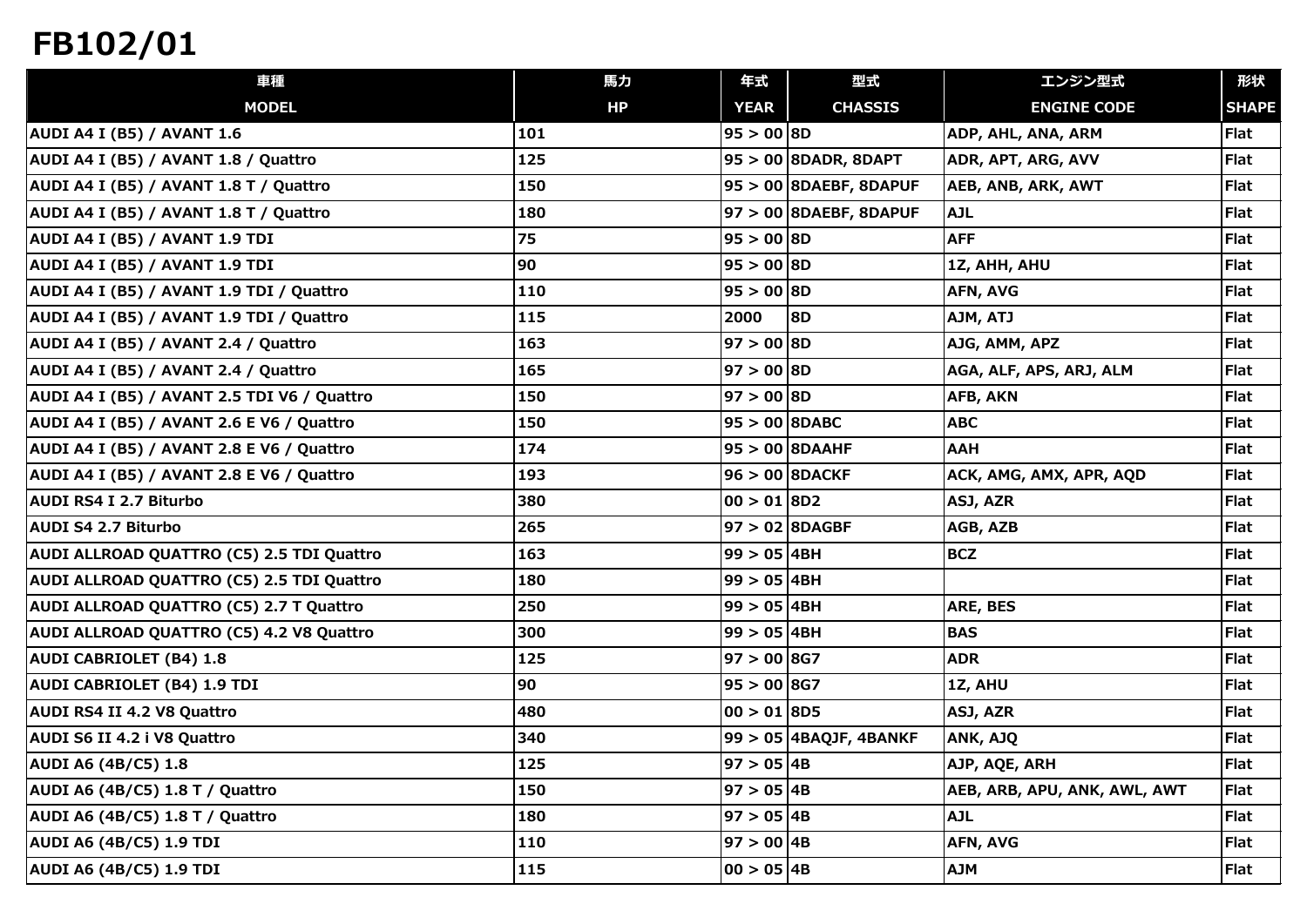| <b>CHASSIS</b><br><b>MODEL</b><br>HP<br><b>YEAR</b><br><b>ENGINE CODE</b><br><b>SHAPE</b><br>$01 > 05$ 4B<br>130<br>AVF, AWX<br>Flat<br>130<br>$01 > 05$ 4B<br>Flat<br><b>ALT</b><br>$98 > 05$ 4B<br>Flat<br>136<br>ALW, ARN, ASM<br>$97 > 04$ 4B<br>Flat<br>156<br><b>APC</b><br>163<br>$97 > 04$ 4B<br>Flat<br>AJG, AMM, APZ<br> 97 > 04 4B<br>Flat<br>165<br>AGA, ALF, APS, ARJ, ALM<br>170<br><b>BDV</b><br>Flat<br>$97 > 04$ 4B<br>Flat<br>155<br>$01 > 05$ 4B<br><b>AYM</b><br>163<br>$02 > 05$ 4B<br>BCZ, BDG, BFC<br>Flat<br>$97 > 05$ 4B<br>Flat<br>150<br><b>AFB, AKN</b><br>$00 > 05$ 4B<br>Flat<br>180<br>AKE, BAU, BDH, BND<br>$97 > 05$ 4B<br>Flat<br>230<br><b>AJK</b><br>250<br>$01 > 05$ 4B<br>Flat<br>ARE, BES<br><b>AGE</b><br>97 > 98   4B<br>Flat<br>180<br>$99 > 05$ 4B<br><b>ATX</b><br>Flat<br>190<br>$97 > 05$ 4B<br>193<br><b>Flat</b><br>ACK, AMG, AMX, APR, AQD<br>220<br>$97 > 04$ 4B<br><b>ASN</b><br>Flat<br>99 > 05   4B<br>Flat<br>260<br><b>AQG</b><br>Flat<br>299<br>98 > 05   4B<br>ARS, ASG<br>Flat<br>340<br>$98 > 05$ 4B<br>ANK, AQJ<br>$00 > 03$ E53<br>286<br><b>M62TUB44</b><br>Flat<br>320<br>$04 > 06$ E53<br><b>N62B44</b><br>Flat<br>$01 > 03$ E53<br>Flat<br>340<br>M62B46<br>360<br>$04 > 06$ E53<br>Flat<br><b>N62B48</b><br>$99 > 03$ E52<br>400<br><b>N62B50</b><br><b>Flat</b><br>218<br>$92 > 96$ E34<br>Flat<br><b>M60B30</b><br>286<br>$92 > 96$ E34<br>Flat<br>M60B40<br>235<br>$96 > 98$ E39<br>M62B35<br><b>Flat</b><br> 98 > 03 E39 | 車種                                       | 馬力  | 年式 | 型式 | エンジン型式          | 形状   |
|------------------------------------------------------------------------------------------------------------------------------------------------------------------------------------------------------------------------------------------------------------------------------------------------------------------------------------------------------------------------------------------------------------------------------------------------------------------------------------------------------------------------------------------------------------------------------------------------------------------------------------------------------------------------------------------------------------------------------------------------------------------------------------------------------------------------------------------------------------------------------------------------------------------------------------------------------------------------------------------------------------------------------------------------------------------------------------------------------------------------------------------------------------------------------------------------------------------------------------------------------------------------------------------------------------------------------------------------------------------------------------------------------------------------------------------------------------------------------------------------|------------------------------------------|-----|----|----|-----------------|------|
|                                                                                                                                                                                                                                                                                                                                                                                                                                                                                                                                                                                                                                                                                                                                                                                                                                                                                                                                                                                                                                                                                                                                                                                                                                                                                                                                                                                                                                                                                                |                                          |     |    |    |                 |      |
|                                                                                                                                                                                                                                                                                                                                                                                                                                                                                                                                                                                                                                                                                                                                                                                                                                                                                                                                                                                                                                                                                                                                                                                                                                                                                                                                                                                                                                                                                                | <b>AUDI A6 (4B/C5) 1.9 TDI</b>           |     |    |    |                 |      |
|                                                                                                                                                                                                                                                                                                                                                                                                                                                                                                                                                                                                                                                                                                                                                                                                                                                                                                                                                                                                                                                                                                                                                                                                                                                                                                                                                                                                                                                                                                | <b>AUDI A6 (4B/C5) 2.0</b>               |     |    |    |                 |      |
|                                                                                                                                                                                                                                                                                                                                                                                                                                                                                                                                                                                                                                                                                                                                                                                                                                                                                                                                                                                                                                                                                                                                                                                                                                                                                                                                                                                                                                                                                                | <b>AUDI A6 (4B/C5) 2.4</b>               |     |    |    |                 |      |
|                                                                                                                                                                                                                                                                                                                                                                                                                                                                                                                                                                                                                                                                                                                                                                                                                                                                                                                                                                                                                                                                                                                                                                                                                                                                                                                                                                                                                                                                                                | AUDI A6 (4B/C5) 2.4 / Quattro            |     |    |    |                 |      |
|                                                                                                                                                                                                                                                                                                                                                                                                                                                                                                                                                                                                                                                                                                                                                                                                                                                                                                                                                                                                                                                                                                                                                                                                                                                                                                                                                                                                                                                                                                | AUDI A6 (4B/C5) 2.4 / Quattro            |     |    |    |                 |      |
|                                                                                                                                                                                                                                                                                                                                                                                                                                                                                                                                                                                                                                                                                                                                                                                                                                                                                                                                                                                                                                                                                                                                                                                                                                                                                                                                                                                                                                                                                                | AUDI A6 (4B/C5) 2.4 / Quattro            |     |    |    |                 |      |
|                                                                                                                                                                                                                                                                                                                                                                                                                                                                                                                                                                                                                                                                                                                                                                                                                                                                                                                                                                                                                                                                                                                                                                                                                                                                                                                                                                                                                                                                                                | AUDI A6 (4B/C5) 2.4 / Quattro            |     |    |    |                 |      |
|                                                                                                                                                                                                                                                                                                                                                                                                                                                                                                                                                                                                                                                                                                                                                                                                                                                                                                                                                                                                                                                                                                                                                                                                                                                                                                                                                                                                                                                                                                | <b>AUDI A6 (4B/C5) 2.5 TDI V6</b>        |     |    |    |                 |      |
|                                                                                                                                                                                                                                                                                                                                                                                                                                                                                                                                                                                                                                                                                                                                                                                                                                                                                                                                                                                                                                                                                                                                                                                                                                                                                                                                                                                                                                                                                                | <b>AUDI A6 (4B/C5) 2.5 TDI V6</b>        |     |    |    |                 |      |
|                                                                                                                                                                                                                                                                                                                                                                                                                                                                                                                                                                                                                                                                                                                                                                                                                                                                                                                                                                                                                                                                                                                                                                                                                                                                                                                                                                                                                                                                                                | AUDI A6 (4B/C5) 2.5 TDI V6 / Quattro     |     |    |    |                 |      |
|                                                                                                                                                                                                                                                                                                                                                                                                                                                                                                                                                                                                                                                                                                                                                                                                                                                                                                                                                                                                                                                                                                                                                                                                                                                                                                                                                                                                                                                                                                | AUDI A6 (4B/C5) 2.5 TDI V6 / Quattro     |     |    |    |                 |      |
|                                                                                                                                                                                                                                                                                                                                                                                                                                                                                                                                                                                                                                                                                                                                                                                                                                                                                                                                                                                                                                                                                                                                                                                                                                                                                                                                                                                                                                                                                                | AUDI A6 (4B/C5) 2.7 T V6 / Quattro       |     |    |    |                 |      |
|                                                                                                                                                                                                                                                                                                                                                                                                                                                                                                                                                                                                                                                                                                                                                                                                                                                                                                                                                                                                                                                                                                                                                                                                                                                                                                                                                                                                                                                                                                | AUDI A6 (4B/C5) 2.7 T V6 Quattro         |     |    |    |                 |      |
|                                                                                                                                                                                                                                                                                                                                                                                                                                                                                                                                                                                                                                                                                                                                                                                                                                                                                                                                                                                                                                                                                                                                                                                                                                                                                                                                                                                                                                                                                                | <b>AUDI A6 (4B/C5) 2.8</b>               |     |    |    |                 |      |
|                                                                                                                                                                                                                                                                                                                                                                                                                                                                                                                                                                                                                                                                                                                                                                                                                                                                                                                                                                                                                                                                                                                                                                                                                                                                                                                                                                                                                                                                                                | AUDI A6 (4B/C5) 2.8 / Quattro            |     |    |    |                 |      |
|                                                                                                                                                                                                                                                                                                                                                                                                                                                                                                                                                                                                                                                                                                                                                                                                                                                                                                                                                                                                                                                                                                                                                                                                                                                                                                                                                                                                                                                                                                | AUDI A6 (4B/C5) 2.8 / Quattro            |     |    |    |                 |      |
|                                                                                                                                                                                                                                                                                                                                                                                                                                                                                                                                                                                                                                                                                                                                                                                                                                                                                                                                                                                                                                                                                                                                                                                                                                                                                                                                                                                                                                                                                                | AUDI A6 (4B/C5) 3.0 / Quattro            |     |    |    |                 |      |
|                                                                                                                                                                                                                                                                                                                                                                                                                                                                                                                                                                                                                                                                                                                                                                                                                                                                                                                                                                                                                                                                                                                                                                                                                                                                                                                                                                                                                                                                                                | AUDI A6 (4B/C5) 3.7 / Quattro            |     |    |    |                 |      |
|                                                                                                                                                                                                                                                                                                                                                                                                                                                                                                                                                                                                                                                                                                                                                                                                                                                                                                                                                                                                                                                                                                                                                                                                                                                                                                                                                                                                                                                                                                | AUDI A6 (4B/C5) 4.2 Quattro              |     |    |    |                 |      |
|                                                                                                                                                                                                                                                                                                                                                                                                                                                                                                                                                                                                                                                                                                                                                                                                                                                                                                                                                                                                                                                                                                                                                                                                                                                                                                                                                                                                                                                                                                | AUDI A6 (4B/C5) S6 Quattro               |     |    |    |                 |      |
|                                                                                                                                                                                                                                                                                                                                                                                                                                                                                                                                                                                                                                                                                                                                                                                                                                                                                                                                                                                                                                                                                                                                                                                                                                                                                                                                                                                                                                                                                                | BMW X 5 (E53) 4.4 i V8                   |     |    |    |                 |      |
|                                                                                                                                                                                                                                                                                                                                                                                                                                                                                                                                                                                                                                                                                                                                                                                                                                                                                                                                                                                                                                                                                                                                                                                                                                                                                                                                                                                                                                                                                                | BMW X 5 (E53) 4.4 i V8                   |     |    |    |                 |      |
|                                                                                                                                                                                                                                                                                                                                                                                                                                                                                                                                                                                                                                                                                                                                                                                                                                                                                                                                                                                                                                                                                                                                                                                                                                                                                                                                                                                                                                                                                                | BMW X 5 (E53) 4.6 is V8                  |     |    |    |                 |      |
|                                                                                                                                                                                                                                                                                                                                                                                                                                                                                                                                                                                                                                                                                                                                                                                                                                                                                                                                                                                                                                                                                                                                                                                                                                                                                                                                                                                                                                                                                                | BMW X 5 (E53) 4.8 is V8                  |     |    |    |                 |      |
|                                                                                                                                                                                                                                                                                                                                                                                                                                                                                                                                                                                                                                                                                                                                                                                                                                                                                                                                                                                                                                                                                                                                                                                                                                                                                                                                                                                                                                                                                                | BMW Z 8 (E52) 5.0 i [2 Filters Required] |     |    |    |                 |      |
|                                                                                                                                                                                                                                                                                                                                                                                                                                                                                                                                                                                                                                                                                                                                                                                                                                                                                                                                                                                                                                                                                                                                                                                                                                                                                                                                                                                                                                                                                                | BMW 5 (E34) 530 i (V8)                   |     |    |    |                 |      |
|                                                                                                                                                                                                                                                                                                                                                                                                                                                                                                                                                                                                                                                                                                                                                                                                                                                                                                                                                                                                                                                                                                                                                                                                                                                                                                                                                                                                                                                                                                | BMW 5 (E34) 540 i                        |     |    |    |                 |      |
|                                                                                                                                                                                                                                                                                                                                                                                                                                                                                                                                                                                                                                                                                                                                                                                                                                                                                                                                                                                                                                                                                                                                                                                                                                                                                                                                                                                                                                                                                                | BMW 5 (E39) 535 i                        |     |    |    |                 |      |
|                                                                                                                                                                                                                                                                                                                                                                                                                                                                                                                                                                                                                                                                                                                                                                                                                                                                                                                                                                                                                                                                                                                                                                                                                                                                                                                                                                                                                                                                                                | BMW 5 (E39) 535 i                        | 245 |    |    | <b>M62TUB35</b> | Flat |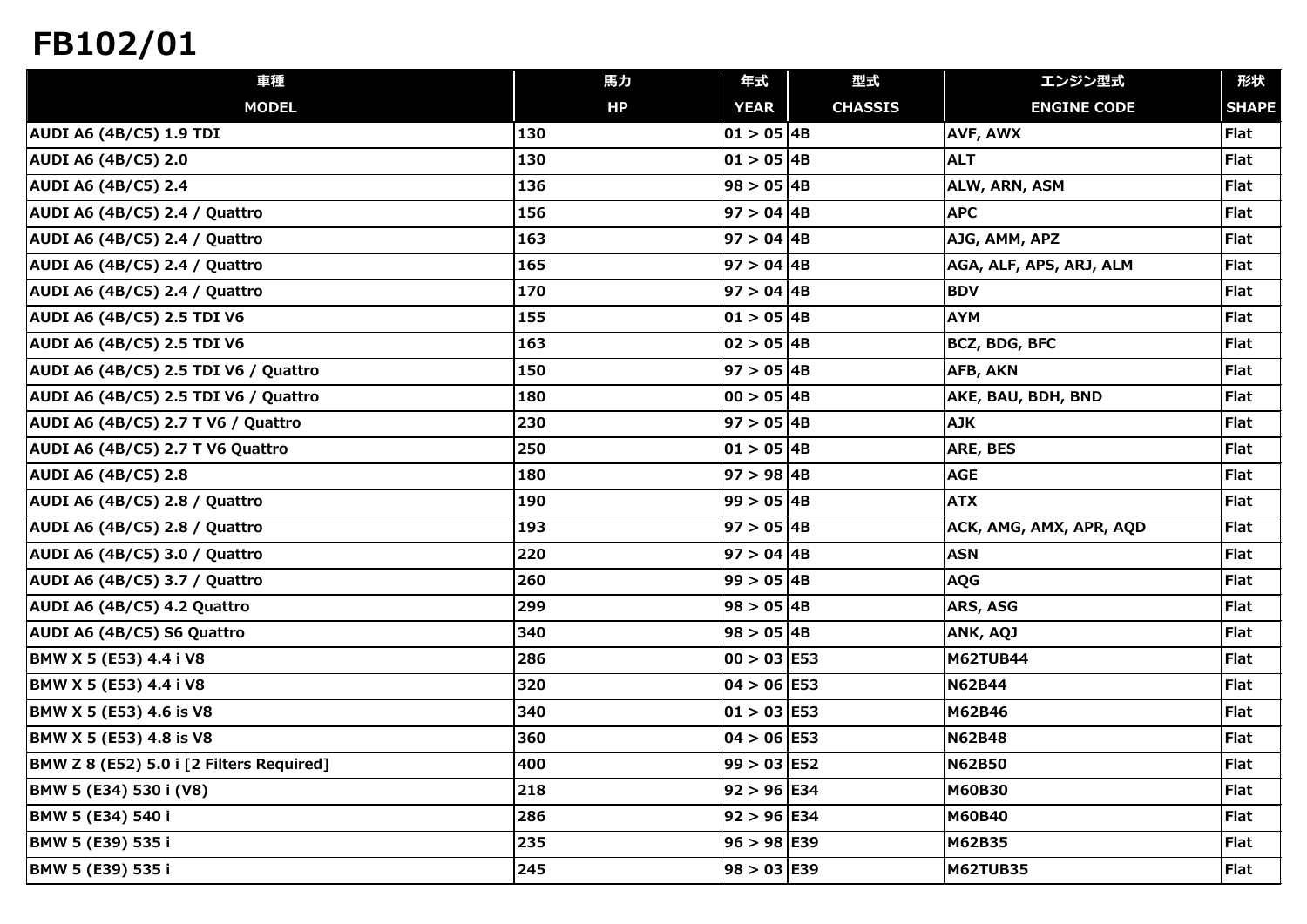| 車種                                         | 馬力                  | 年式            | 型式                 | エンジン型式                                   | 形状           |
|--------------------------------------------|---------------------|---------------|--------------------|------------------------------------------|--------------|
| <b>MODEL</b>                               | HP                  | <b>YEAR</b>   | <b>CHASSIS</b>     | <b>ENGINE CODE</b>                       | <b>SHAPE</b> |
| BMW 5 (E39) 540 i                          | 286                 | $96 > 98$ E39 |                    | M62B44                                   | Flat         |
| BMW 5 (E39) 540 i                          | 286                 | $98 > 03$ E39 |                    | <b>M62TUB44</b>                          | <b>Flat</b>  |
| BMW 5 (E39) M 5 5.0 i [2 Filters Required] | 400                 | $98 > 03$ E39 |                    | <b>S62B50</b>                            | Flat         |
| BMW 7 (E32) 730 i V8                       | 218                 | $92 > 94$ E32 |                    | <b>M60B30</b>                            | Flat         |
| BMW 7 (E32) 740 i V8                       | 286                 | $92 > 94$ E32 |                    | M60B40                                   | Flat         |
| BMW 7 (E38) 730 i/iL V8                    | 218                 | $94 > 96$ E38 |                    | <b>M60B30</b>                            | Flat         |
| BMW 7 (E38) 735 i/iL                       | 235                 | $94 > 97$ E38 |                    | M62B35                                   | Flat         |
| BMW 7 (E38) 735 i/iL                       | 237                 | $98 > 01$ E38 |                    | <b>M62TUB35</b>                          | <b>Flat</b>  |
| BMW 7 (E38) 740 i/iL                       | 286                 | $94 > 96$ E38 |                    | M60B40                                   | Flat         |
| BMW 7 (E38) 740 i/iL                       | 286                 | $96 > 98$ E38 |                    | M62B44                                   | <b>Flat</b>  |
| BMW 7 (E38) 740 i/iL                       | 286                 | $99 > 01$ E38 |                    | <b>M62TUB44</b>                          | Flat         |
| BMW 8 (E31) 840 i V8                       | 286                 | $92 > 96$ E31 |                    | M60B40                                   | Flat         |
| <b>FORD GRANADA 2.8 i</b>                  | 132/135/147/150/160 | $77 > 85$ GU  |                    | PYU, PYA, PRD, PRB, PRC                  | Flat         |
| <b>FORD SCORPIO 2.0 i</b>                  | 100/105/115/120     |               | $85 > 94$ GAE, GGE | NRC, N8D, NEL, NRA, NRI, N9D             | Flat         |
| <b>FORD SCORPIO 2.4 i</b>                  | 125/130             |               | $86 > 94$ GAE, GGE | ARD, ARC                                 | Flat         |
| <b>FORD SCORPIO 2.5 TD</b>                 | 92/115              |               | $87 > 94$ GAE, GGE | SFA, SFB, SCB                            | <b>Flat</b>  |
| FORD SCORPIO 2.8 i / 4x4                   | 150                 |               | $85 > 86$ GAE, GGE | <b>PRE</b>                               | Flat         |
| <b>FORD SCORPIO 2.9 4x4</b>                | 150/195             |               | $85 > 94$ GAE, GGE | <b>BRC, BOA</b>                          | Flat         |
| FORD SCORPIO 2.9 i / 4x4                   | 145                 |               | $86 > 94$ GAE, GGE | <b>BRD, BRE, BRF</b>                     | Flat         |
| FORD SIERRA 2.0 i / 4x4                    | 115/120/125         |               | $90 > 93$ GBG, GB4 | <b>N9E, N9C</b>                          | Flat         |
| FORD SIERRA 2.0 i / cat                    | 100/105/115         |               | $87 > 93$ GBG, GB4 | NE5, NEJ, N4B, NBC, NES, N4A, N4I   Flat |              |
| FORD SIERRA 2.9 i V6                       | 145/150             |               | $88 > 93$ GBG, GB4 | <b>B4B, B4C</b>                          | <b>Flat</b>  |
| <b>FORD STREET KA 1.6 16V</b>              | 95                  | 03 > 05       |                    | <b>CDRA, CDRB</b>                        | Flat         |
| <b>MITSUBISHI DIAMANTE 3.5 V6</b>          |                     | 97 > 04       |                    |                                          | Flat         |
| MITSUBISHI MAGNA TJ 3.5                    | 201                 | 99 > 04       |                    |                                          | Flat         |
| <b>IMITSUBISHI MAGNA TJ 3.5</b>            | 218                 | 99 > 04       |                    |                                          | Flat         |
| OPEL FRONTERA A 2.2 i                      | 115                 |               | 95 > 98 53MWL4     | <b>X22XE</b>                             | Flat         |
| <b>OPEL FRONTERA A 2.3 TD</b>              | 100                 |               | 92 > 98 5JMWL4     | 23DTR                                    | Flat         |
| <b>OPEL FRONTERA A 2.4 i</b>               | 125                 |               | 92 > 98 53MWL4     | <b>C24NE</b>                             | Flat         |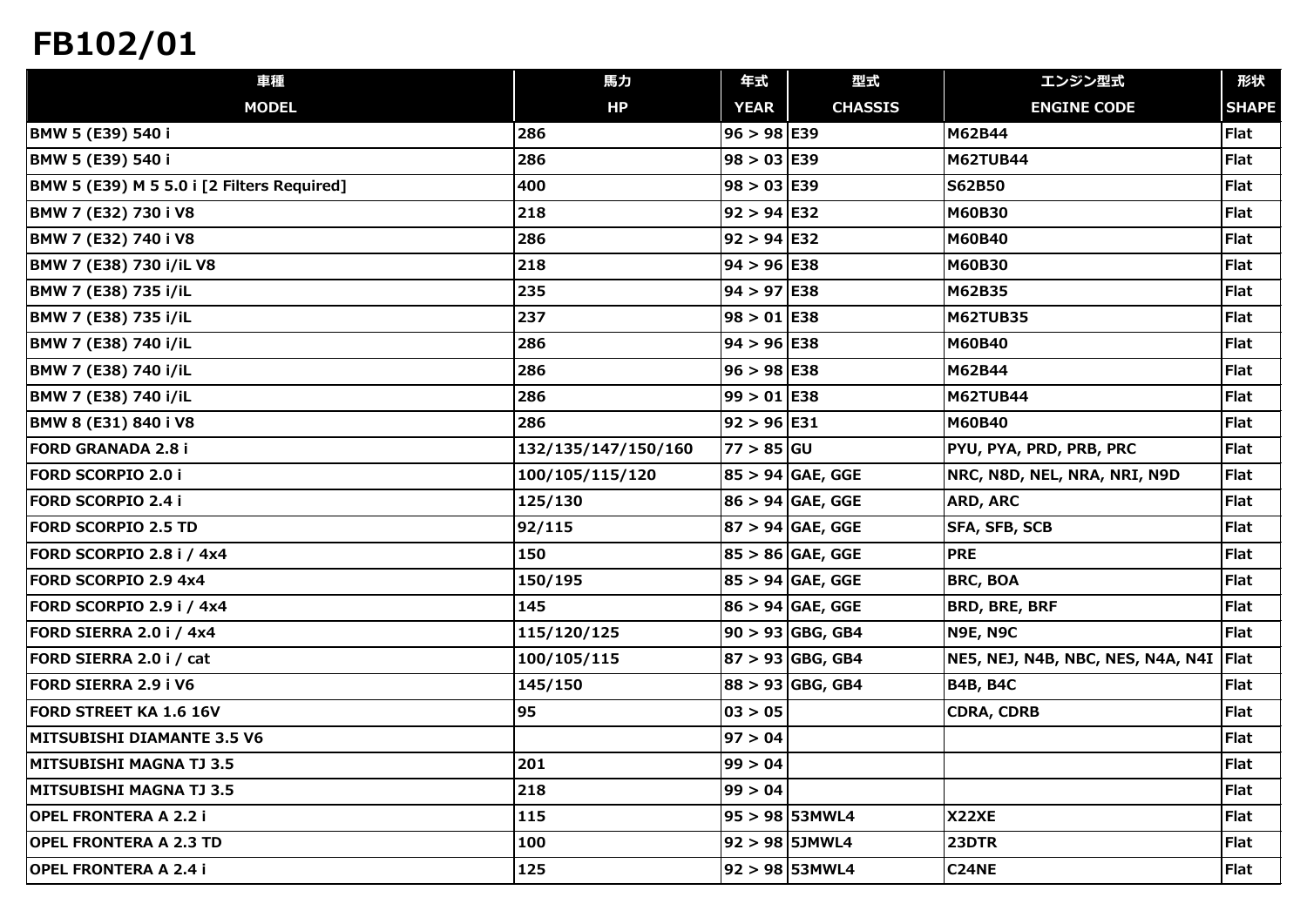| 車種                                       | 馬力  | 年式                   | 型式                                   | エンジン型式             | 形状           |
|------------------------------------------|-----|----------------------|--------------------------------------|--------------------|--------------|
| <b>MODEL</b>                             | HP  | <b>YEAR</b>          | <b>CHASSIS</b>                       | <b>ENGINE CODE</b> | <b>SHAPE</b> |
| <b>OPEL FRONTERA A 2.5 TDS</b>           | 115 | 96 > 98              |                                      | 25TDS(VM41B)       | <b>Flat</b>  |
| <b>OPEL FRONTERA A 2.8 TDi</b>           | 113 |                      | 95 > 98 5BMWL4                       | 28TDI(4JB1T)       | <b>Flat</b>  |
| <b>OPEL OMEGA A 1.8</b>                  | 115 |                      | $86 > 94 \vert 16, 17, 19, 66, 67$   | 18SEH              | <b>Flat</b>  |
| <b>OPEL OMEGA A 2.0</b>                  | 100 |                      | $90 > 94 \vert 16, 17, 19, 66, 67$   | <b>C20NEF</b>      | <b>Flat</b>  |
| <b>OPEL OMEGA A 2.0</b>                  | 122 |                      | $86 > 94 \vert 16, 17, 19, 66, 67$   | <b>20SE</b>        | <b>Flat</b>  |
| <b>OPEL OMEGA A 2.0</b>                  | 99  |                      | $ 90 \rangle 94  16, 17, 19, 66, 67$ | <b>C20NEJ</b>      | <b>Flat</b>  |
| <b>OPEL OMEGA A 2.0 i</b>                | 115 |                      | 86 > 94 16, 17, 19, 66, 67           | <b>C20NE</b>       | <b>Flat</b>  |
| <b>OPEL OMEGA A 2.3 D</b>                | 73  |                      | $86 > 94 \vert 16, 17, 19, 66, 67$   | <b>23YD</b>        | <b>Flat</b>  |
| <b>OPEL OMEGA A 2.3 TDI</b>              | 100 |                      | $88 > 94 \vert 16, 17, 19, 66, 67$   | 23DTR              | <b>Flat</b>  |
| <b>OPEL OMEGA A 2.3 TDI</b>              | 90  |                      | $86 > 88 \mid 16, 17, 19, 66, 67$    | <b>23YDT</b>       | <b>Flat</b>  |
| <b>OPEL OMEGA A 2.4 i</b>                | 125 |                      | $88 > 94 \vert 16, 17, 19, 66, 67$   | <b>C24NE</b>       | <b>Flat</b>  |
| <b>OPEL OMEGA A 2.6</b>                  | 150 |                      | $ 90 \rangle 94  16, 17, 19, 66, 67$ | <b>C26NE</b>       | <b>Flat</b>  |
| <b>OPEL OMEGA A 3.0</b>                  | 156 |                      | $ 87 \rangle 87  16, 17, 19, 66, 67$ | C30LE              | <b>Flat</b>  |
| <b>OPEL OMEGA A 3.0</b>                  | 177 |                      | $ 87 \rangle 94  16, 17, 19, 66, 67$ | <b>30NE</b>        | Flat         |
| <b>OPEL OMEGA A 3.0 24V</b>              | 200 |                      | $90 > 94 \vert 16, 17, 19, 66, 67$   | C30SEJ             | <b>Flat</b>  |
| <b>OPEL OMEGA A 3.0 24V</b>              | 204 |                      | 89 > 94 16, 17, 19, 66, 67           | <b>C30SE</b>       | <b>Flat</b>  |
| <b>OPEL OMEGA A 3.0 24V Evolution500</b> | 230 |                      | 91 > 92 16, 17, 19, 66, 67           | C30XEI             | <b>Flat</b>  |
| <b>OPEL OMEGA A 3.6 i Lotus</b>          | 377 |                      | 90 > 92 16, 17, 19, 66, 67           | C36GET             | <b>Flat</b>  |
| <b>OPEL SENATOR B 2.5 i</b>              | 140 | 90 > 93 29           |                                      | <b>25NE</b>        | <b>Flat</b>  |
| <b>OPEL SENATOR B 2.6 i</b>              | 150 | 90 > 93   29         |                                      | <b>C26NE</b>       | <b>Flat</b>  |
| <b>OPEL SENATOR B 3.0</b>                | 156 | 87 > 93 29           |                                      | C30LE              | <b>Flat</b>  |
| <b>OPEL SENATOR B 3.0 GSI</b>            | 177 | 88 > 93   29         |                                      | <b>30NE, C30NE</b> | <b>Flat</b>  |
| <b>OPEL SENATOR B 3.0 i 24V</b>          | 204 | 88 > 93 29           |                                      | <b>C30SE</b>       | <b>Flat</b>  |
| SKODA SUPERB I (3U) 1.8 Turbo            | 150 | 02 > 08 304          |                                      | <b>AWT</b>         | <b>Flat</b>  |
| SKODA SUPERB I (3U) 1.9 Tdi              | 101 | $02 > 08$ 3U4        |                                      | <b>AVB</b>         | <b>Flat</b>  |
| SKODA SUPERB I (3U) 1.9 Tdi              | 105 | 05 > 07 304          |                                      | <b>PSV</b>         | <b>Flat</b>  |
| SKODA SUPERB I (3U) 1.9 Tdi              | 115 | $ 07 \rangle 08 304$ |                                      | <b>BPZ</b>         | <b>Flat</b>  |
| SKODA SUPERB I (3U) 1.9 Tdi              | 130 | 02 > 08 304          |                                      | AVF, AWX           | <b>Flat</b>  |
| SKODA SUPERB I (3U) 2.0 i                | 115 | 02 > 08 304          |                                      | <b>AZM</b>         | Flat         |
|                                          |     |                      |                                      |                    |              |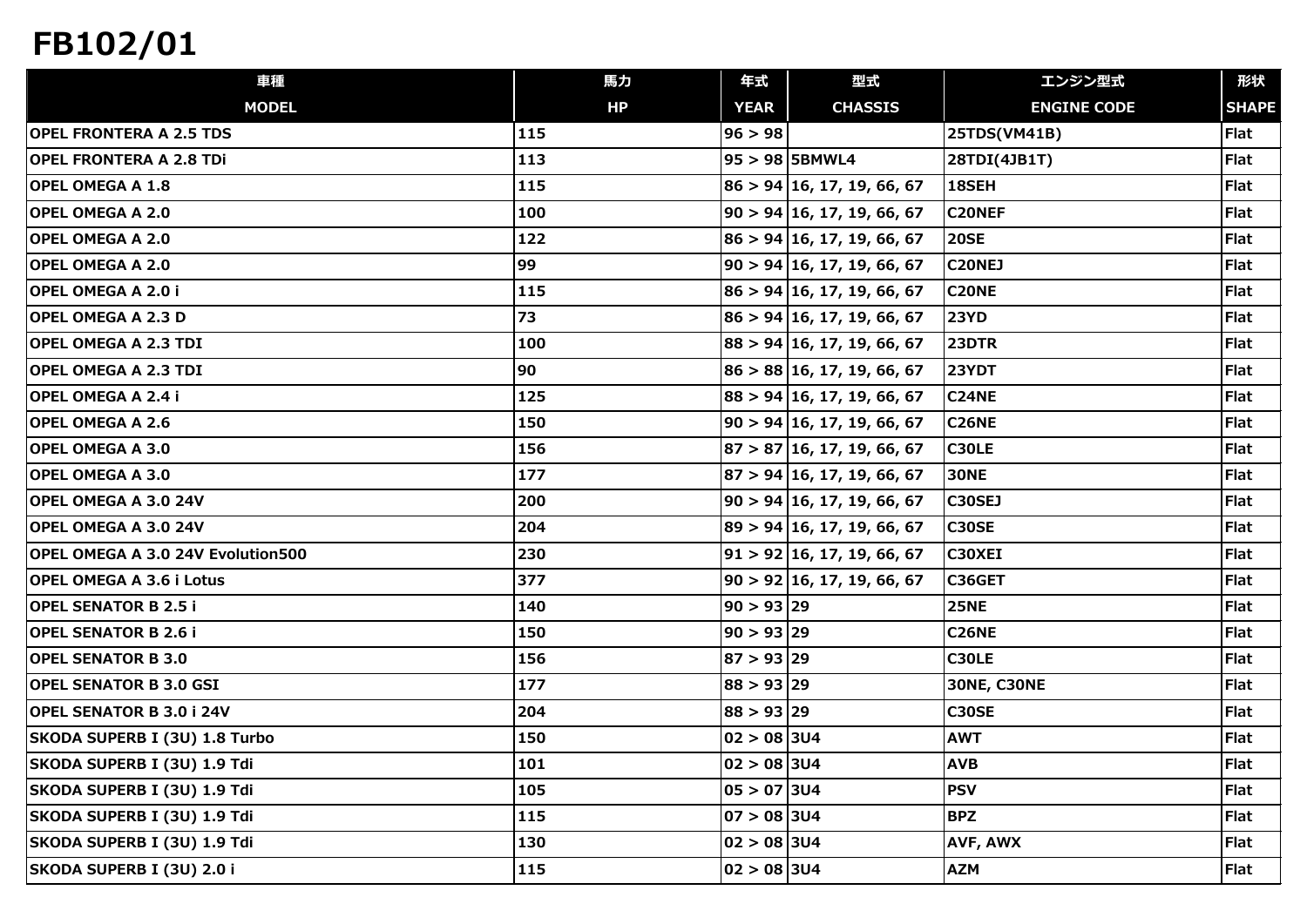| 車種                                                      | 馬力  | 年式              | 型式                       | エンジン型式                       | 形状           |
|---------------------------------------------------------|-----|-----------------|--------------------------|------------------------------|--------------|
| <b>MODEL</b>                                            | HP  | <b>YEAR</b>     | <b>CHASSIS</b>           | <b>ENGINE CODE</b>           | <b>SHAPE</b> |
| SKODA SUPERB I (3U) 2.0 Tdi                             | 140 | $05 > 08$ 3U4   |                          | <b>BSS</b>                   | Flat         |
| SKODA SUPERB I (3U) 2.5 Tdi                             | 155 | 02  > 03 304    |                          | <b>AYM</b>                   | <b>Flat</b>  |
| SKODA SUPERB I (3U) 2.5 Tdi                             | 163 | 03  > 08 304    |                          | <b>BDG</b>                   | Flat         |
| SKODA SUPERB I (3U) 2.8 i V6                            | 193 | $ 02  > 08$ 3U4 |                          | <b>AMX</b>                   | <b>Flat</b>  |
| VOLKSWAGEN PASSAT (3B2/3B5) 1.6                         | 101 |                 | $96 > 00$ 3B2, 3B5       | ADP, AHL, ANA, ARM           | Flat         |
| VOLKSWAGEN PASSAT (3B2/3B5) 1.8 / Syncro 4-motion       | 125 |                 | $96 > 00$ 3B2, 3B5       | ADR, APT, ARG                | Flat         |
| VOLKSWAGEN PASSAT (3B2/3B5) 1.8 Turbo                   | 150 |                 | $96 > 00$ 3B2, 3B5       | AEB, ANP, APU                | Flat         |
| VOLKSWAGEN PASSAT (3B2/3B5) 1.9 TDI                     | 90  |                 | $96 > 00$ 3B2, 3B5       | AHH, AHU                     | Flat         |
| VOLKSWAGEN PASSAT (3B2/3B5) 1.9 TDI / 4-motion          | 115 |                 | $98 > 00$ 3B2, 3B5       | AJM, ATJ                     | Flat         |
| VOLKSWAGEN PASSAT (3B2/3B5) 1.9 TDI / Syncro 4-motion   | 110 |                 | $96 > 00$ 3B2, 3B5       | AFN, AVG                     | <b>Flat</b>  |
| VOLKSWAGEN PASSAT (3B2/3B5) 2.0 / 4-motion              | 120 | 2000            | 3B2, 3B5                 | ASU, UZ                      | Flat         |
| VOLKSWAGEN PASSAT (3B2/3B5) 2.3 V5 / Syncro 4-motion    | 150 |                 | $96 > 00$ 3B2, 3B5       | <b>AGZ</b>                   | <b>Flat</b>  |
| VOLKSWAGEN PASSAT (3B2/3B5) 2.5 V6 TDI                  | 150 |                 | $98 > 00$ 3B2, 3B5       | AFB, AKN                     | <b>Flat</b>  |
| VOLKSWAGEN PASSAT (3B2/3B5) 2.8 Syncro                  | 180 |                 | $97 > 99$ 3B2, 3B5       | <b>AGE</b>                   | Flat         |
| VOLKSWAGEN PASSAT (3B3/3B6) 1.6                         | 102 | $00 > 05$ 3B3   |                          | <b>ALZ</b>                   | <b>Flat</b>  |
| VOLKSWAGEN PASSAT (3B3/3B6) 1.8 20V Turbo               | 130 |                 | $00 > 05$ 3B3, 3B6       | <b>ALT</b>                   | <b>Flat</b>  |
| VOLKSWAGEN PASSAT (3B3/3B6) 1.9 TDI                     | 101 |                 | $00 > 05$ 3B2, 3B3, 3B6  | <b>AVB</b>                   | Flat         |
| VOLKSWAGEN PASSAT (3B3/3B6) 1.9 TDI / 4-motion          | 130 |                 | $00 > 05$ 3B3, 3B6       | AVF, AWX                     | <b>Flat</b>  |
| VOLKSWAGEN PASSAT (3B3/3B6) 2.0                         | 115 |                 | $ 00 \rangle 05 3B3,3B6$ | AZM, BFF                     | <b>Flat</b>  |
| VOLKSWAGEN PASSAT (3B3/3B6) 2.0 / 4-motion              | 115 |                 | $00 > 05$ 3B3, 3B6       | AZM, BFF                     | Flat         |
| VOLKSWAGEN PASSAT (3B3/3B6) 2.0 TDI                     | 136 |                 | $ 03 \rangle 05 3B3,3B6$ | <b>BGV</b>                   | <b>Flat</b>  |
| VOLKSWAGEN PASSAT (3B3/3B6) 2.3 V5 / 4-motion           | 170 |                 | $ 00 \rangle 05 3B3,3B6$ | <b>AZX</b>                   | Flat         |
| VOLKSWAGEN PASSAT (3B3/3B6) 2.5 V6 TDI                  | 163 |                 | $ 03 \rangle 05 3B3,3B6$ | <b>BDG</b>                   | <b>Flat</b>  |
| VOLKSWAGEN PASSAT (3B3/3B6) 2.5 V6 TDI                  | 180 |                 | $03 > 05$ 3B3, 3B6       | <b>BAU, BDH</b>              | Flat         |
| VOLKSWAGEN PASSAT (3B3/3B6) 2.8 i VR6 / Syncro 4-motion | 193 |                 | $96 > 05$ 3B2, 3B3, 3B6  | ACK, APR, ALG, AQD, AMX, ATQ | Flat         |
| VOLKSWAGEN PASSAT (3B3/3B6) 4.0 V8 4-motion             | 275 |                 | $01 > 05$ 3B3, 3B6       | <b>BDN</b>                   | <b>Flat</b>  |
| <b>CHEVROLET FRONTERA 2.2 i</b>                         | 115 |                 | 95 > 98 53MWL4           | X22XE                        | Flat         |
| <b>CHEVROLET FRONTERA 2.3 TD</b>                        | 100 |                 | 92 > 98 5JMWL4           | 23DTR                        | Flat         |
| <b>CHEVROLET FRONTERA 2.4 i</b>                         | 125 |                 | $92 > 98$ 53MWL4         | <b>C24NE</b>                 | Flat         |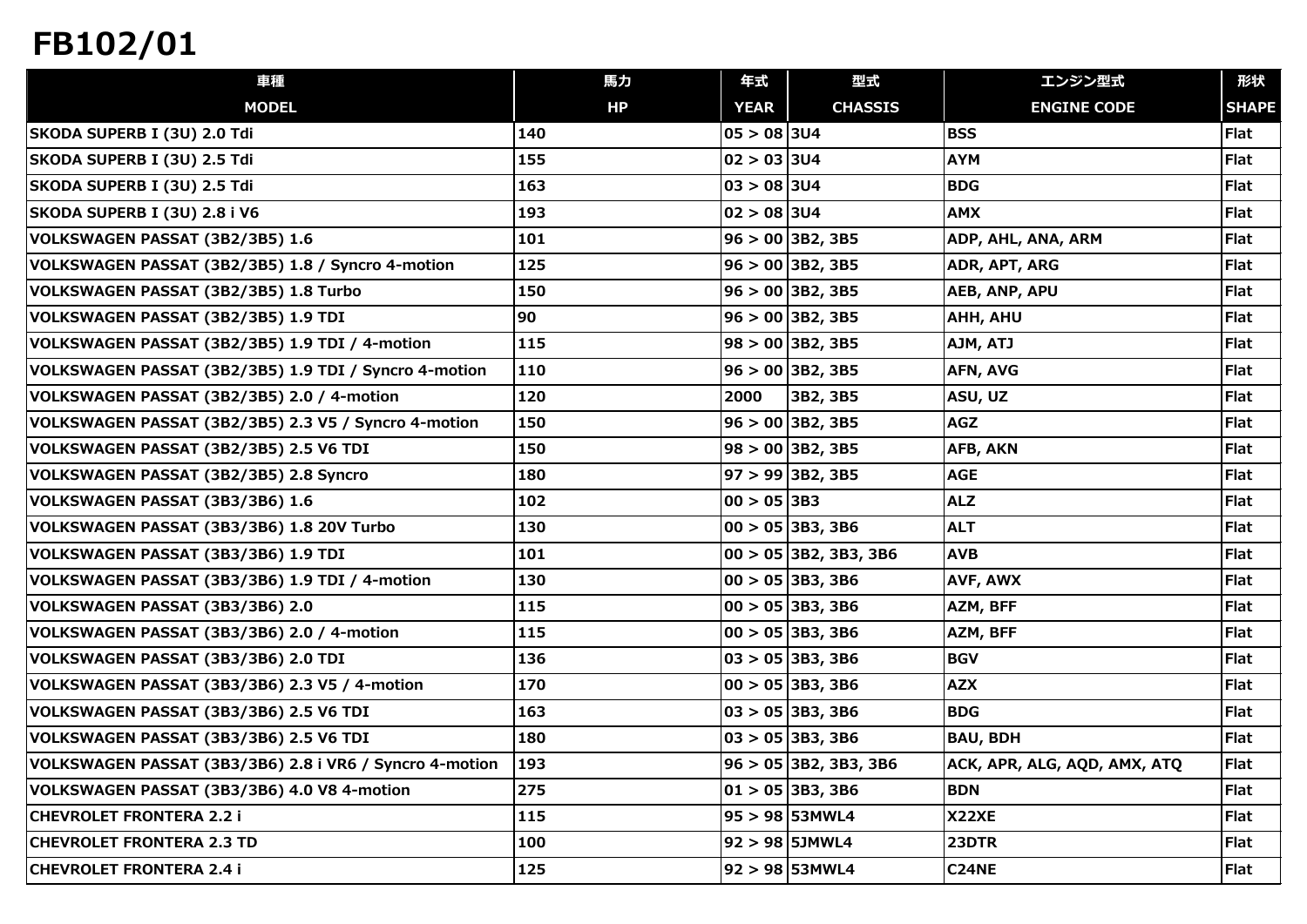| 車種                                             | 馬力  | 年式            | 型式               | エンジン型式             | 形状           |
|------------------------------------------------|-----|---------------|------------------|--------------------|--------------|
| <b>MODEL</b>                                   | HP  | <b>YEAR</b>   | <b>CHASSIS</b>   | <b>ENGINE CODE</b> | <b>SHAPE</b> |
| <b>CHEVROLET FRONTERA 2.5 TDS</b>              | 115 | 96 > 98       |                  | 25TDS(VM41B)       | Flat         |
| <b>CHEVROLET FRONTERA 2.8 TDi</b>              | 113 |               | $95 > 98$ 5BMWL4 | 28TDI(4JB1T)       | Flat         |
| CHEVROLET OMEGA / SUPREMA 1.8                  | 115 | 92 > 98       |                  | 18SEH              | Flat         |
| CHEVROLET OMEGA / SUPREMA 2.0                  | 100 | 92 > 98       |                  | <b>C20NEF</b>      | Flat         |
| CHEVROLET OMEGA / SUPREMA 2.0                  | 122 | 92 > 98       |                  | <b>20SE</b>        | Flat         |
| CHEVROLET OMEGA / SUPREMA 2.0                  | 99  | 92 > 98       |                  | <b>C20NEJ</b>      | Flat         |
| CHEVROLET OMEGA / SUPREMA 2.0 i                | 115 | 92 > 98       |                  | C20NE              | Flat         |
| CHEVROLET OMEGA / SUPREMA 2.3 D                | 73  | 92 > 98       |                  | <b>23YD</b>        | Flat         |
| CHEVROLET OMEGA / SUPREMA 2.3 TDI              | 100 | 92 > 98       |                  | 23DTR              | Flat         |
| CHEVROLET OMEGA / SUPREMA 2.3 TDI              | 90  | 92 > 98       |                  | 23YDT              | Flat         |
| CHEVROLET OMEGA / SUPREMA 2.4 i                | 125 | 92 > 98       |                  | <b>C24NE</b>       | Flat         |
| CHEVROLET OMEGA / SUPREMA 2.6                  | 150 | 92 > 98       |                  | <b>C26NE</b>       | Flat         |
| CHEVROLET OMEGA / SUPREMA 3.0                  | 156 | 92 > 98       |                  | <b>C30LE</b>       | Flat         |
| CHEVROLET OMEGA / SUPREMA 3.0                  | 177 | 92 > 98       |                  | <b>30NE</b>        | Flat         |
| CHEVROLET OMEGA / SUPREMA 3.0 24V              | 200 | 92 > 98       |                  | <b>C30SEJ</b>      | Flat         |
| CHEVROLET OMEGA / SUPREMA 3.0 24V              | 204 | 92 > 98       |                  | <b>C30SE</b>       | Flat         |
| CHEVROLET OMEGA / SUPREMA 3.0 24V Evolution500 | 230 | 92 > 98       |                  | C30XEI             | Flat         |
| CHEVROLET OMEGA / SUPREMA 3.6 i Lotus          | 377 | 92 > 98       |                  | C36GET             | Flat         |
| CHEVROLET RODEO (TF) 2.2 i                     | 115 | 95 > 98       |                  | X22XE              | <b>Flat</b>  |
| CHEVROLET RODEO (TF) 2.3 TD                    | 100 | 92 > 98       |                  | 23DTR              | Flat         |
| CHEVROLET RODEO (TF) 2.4 i                     | 125 | 92 > 98       |                  | <b>C24NE</b>       | Flat         |
| <b>CHEVROLET RODEO (TF) 2.5 TDS</b>            | 115 | 96 > 98       |                  | 25TDS(VM41B)       | Flat         |
| CHEVROLET RODEO (TF) 2.8 TDi                   | 113 | 95 > 98       |                  | 28TDI(4JB1T)       | Flat         |
| ALPINA B10 I 4.0                               | 316 | $93 > 94$ E34 |                  |                    | Flat         |
| <b>ALPINA B10 I 4.6 V8</b>                     | 340 | $94 > 95$ E34 |                  |                    | Flat         |
| <b>ALPINA B10 II 3.2</b>                       | 260 | 97 >          | E39              |                    | Flat         |
| <b>ALPINA B10 II 3.3</b>                       | 280 | 99 >          | E39              |                    | Flat         |
| ALPINA B10 II 4.8 V8                           | 375 | 02 >          | E39              |                    | Flat         |
| ALPINA B3 I 3.0                                | 250 | 93 > 95 E36   |                  |                    | Flat         |